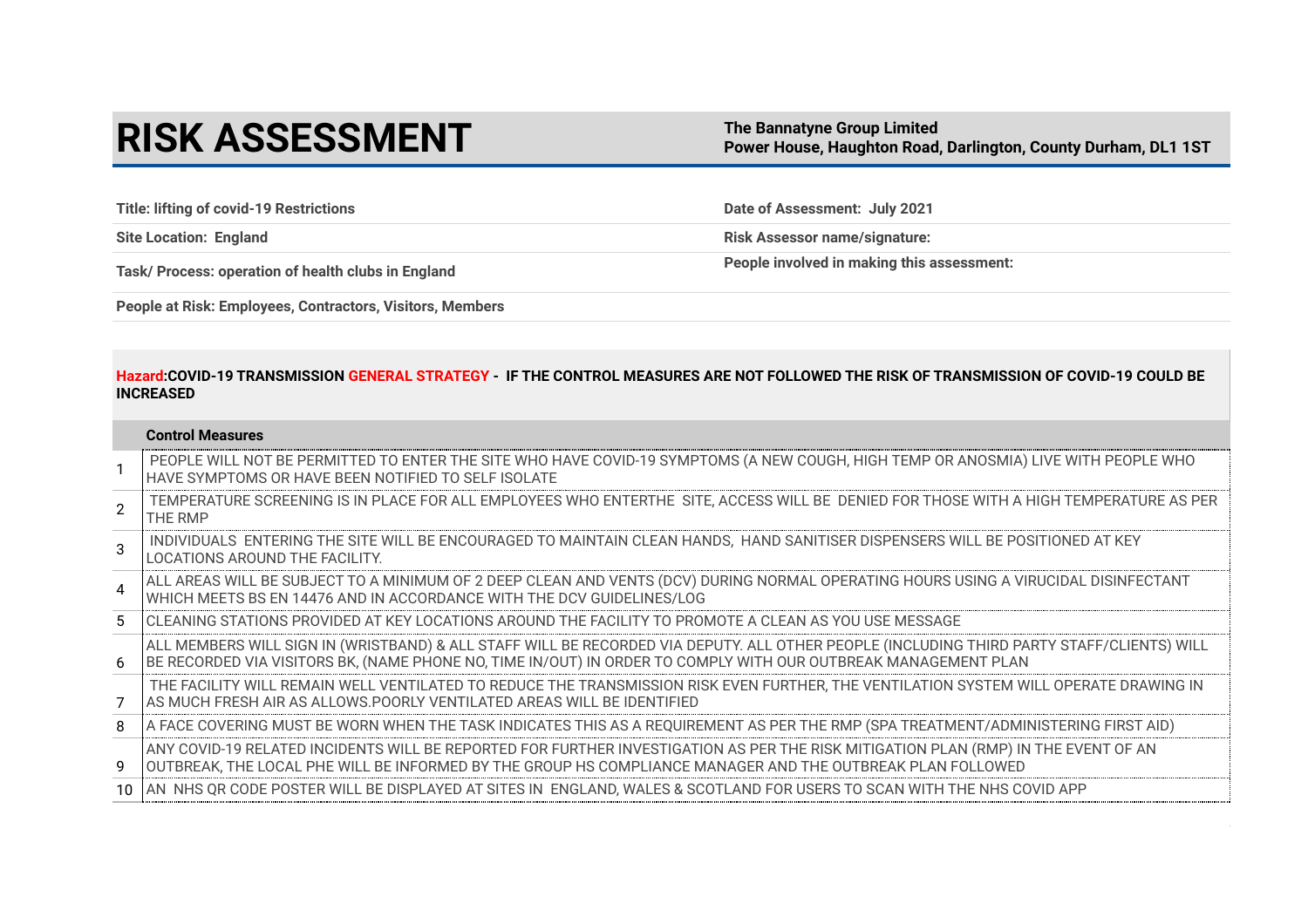# **hazard:COVID -19 TRANSMISSION ENTERING THE CLUB - IF THE CONTROL MEASURES ARE NOT FOLLOWED THE RISK OF TRANSMISSION OF COVID-19 COULD BE INCREASED.**

## **Control Measures**

- 1 ANY DOORS TO ENTER/EXIT THE FACILITY WHICH ARE NOT AUTOMATIC WILL BE SECURED IN AN OPEN POSITION TO AVOID ADDITIONAL TOUCH POINTS AND AID VENTILATION.
- 2 SIGNAGE WILL BE DISPLAYED IN A PROMINENT LOCATION ADVISING USERS TO STAY AWAY IF THEY HAVE BEEN INSTRUCTED TO ISOLATE , THEMSELVES OR SOMEONE IN THEIR HOUSEHOLD IS DISPLAYING COVID-19 SYMPTOMS
- 3 THE AREA WILL HAVE A MINIMUM OF 2 DCV DURING NORMAL OPERATING HOURS IN ACCORDANCE WITH THE DCV GUIDELINES/LOG AND ENSURING ANY DOORS ARE FULLY OPENED EXCLUDING FIRE DOORS/INCLUDING AUTOMATIC DOORS FOR THE DURATION OF THE DCV

## **hazard: COVID-19 TRANSMISSION RECEPTION - IF THE CONTROL MEASURES ARE NOT FOLLOWED THE RISK OF TRANSMISSION OF COVID-19 COULD BE INCREASED.**

## **Control Measures**

|               | EMPLOYEES ON RECEPTION SHOULD AVOID DIRECT FACE TO FACE CONTACT WITH OTHERS, STEP BACK INTO SAFE SPACE WHEN SERVING A CUSTOMER (FOR<br>EXAMPLE TAKING A WRISTBAND PAYMENT) AND MAINTAIN TWO METRES DISTANCE FROM OTHER COLLEAGUES WHILST IN WORK |
|---------------|--------------------------------------------------------------------------------------------------------------------------------------------------------------------------------------------------------------------------------------------------|
| 2             | INO CASH WILL BE HANDLED PAYMENTS USING CARDS OR WRISTBAND WILL ONLY BE ACCEPTED.                                                                                                                                                                |
| $\mathcal{R}$ | THE RECEPTION AREA WILL HAVE A MINIMUM OF 2 DCV DURING NORMAL OPERATING HOURS IN ACCORDANCE WITH THE DCV GUIDELINES/LOG AND<br>I ENSURING ANY DOORS ARE FULLY OPENED EXCLUDING FIRE DOORS/INCLUDING AUTOMATIC DOORS FOR THE DURATION OF THE DCV  |
| $\Delta$      | ENSURE ALL VISITORS SIGN INTO OUR FACILITY (INCLUDING 3RD PARTY STAFF/CLIENTS) (NAME, PHONE NO & TIME IN/OUT) TO COMPLY WITH OUR OUTBREAK<br>MANAGEMENT PLAN                                                                                     |
| 5             | THE CONTRACTOR WILL BE REQUIRED TO COMPLETE A PERMISSION/PERMIT TO WORK AFTER EXCHANGE OF THIS DOCUMENT THE EMPLOYEES HAND MUST<br>BE WASHED OR SANITISED.                                                                                       |
| $6^{6}$       | EMPLOYEES WILL WASH THEIR HANDS WITH SOAP AND WATER FOR AT LEAST 20 SECONDS AT THE NEAREST WASH HAND BASIN FREQUENTLY<br>THROUGHOUT THE DAY.                                                                                                     |
|               | A BRAKES HARD SURFACE SANITISER IN A TRIGGER BOTTLE AND PAPER TOWEL WILL BE READILY AVAILABLE BEHIND RECEPTION TO FACILITATE EXTRA<br>CLEANING AS AND WHEN REOUIRED FOR EXAMPLE CHANGE IN SHIFT                                                  |
| 8             | EMPLOYEES WILL ADHERE TO THE CLEAN AS YOU USE SYSTEM, CLEANING EQUIPMENT BEFORE AND AFTER USE.                                                                                                                                                   |
| 9             | ANYONE HANDLING USED TOWELS MUST WEAR LEVEL 2 PPE AS PER THE RMP                                                                                                                                                                                 |
| 10            | LANY MEMBERS WHO CANNOT SWIPE IN WITH THEIR WRIST BAND WILL HAVE A MANUAL GATE ENTRY RECORDED                                                                                                                                                    |
|               | LOAN WRISTBANDS WILL BE CLEANED AND DISINFECTED IN BETWEEN USE AS PER THE RMP OPERATING GUIDELINES                                                                                                                                               |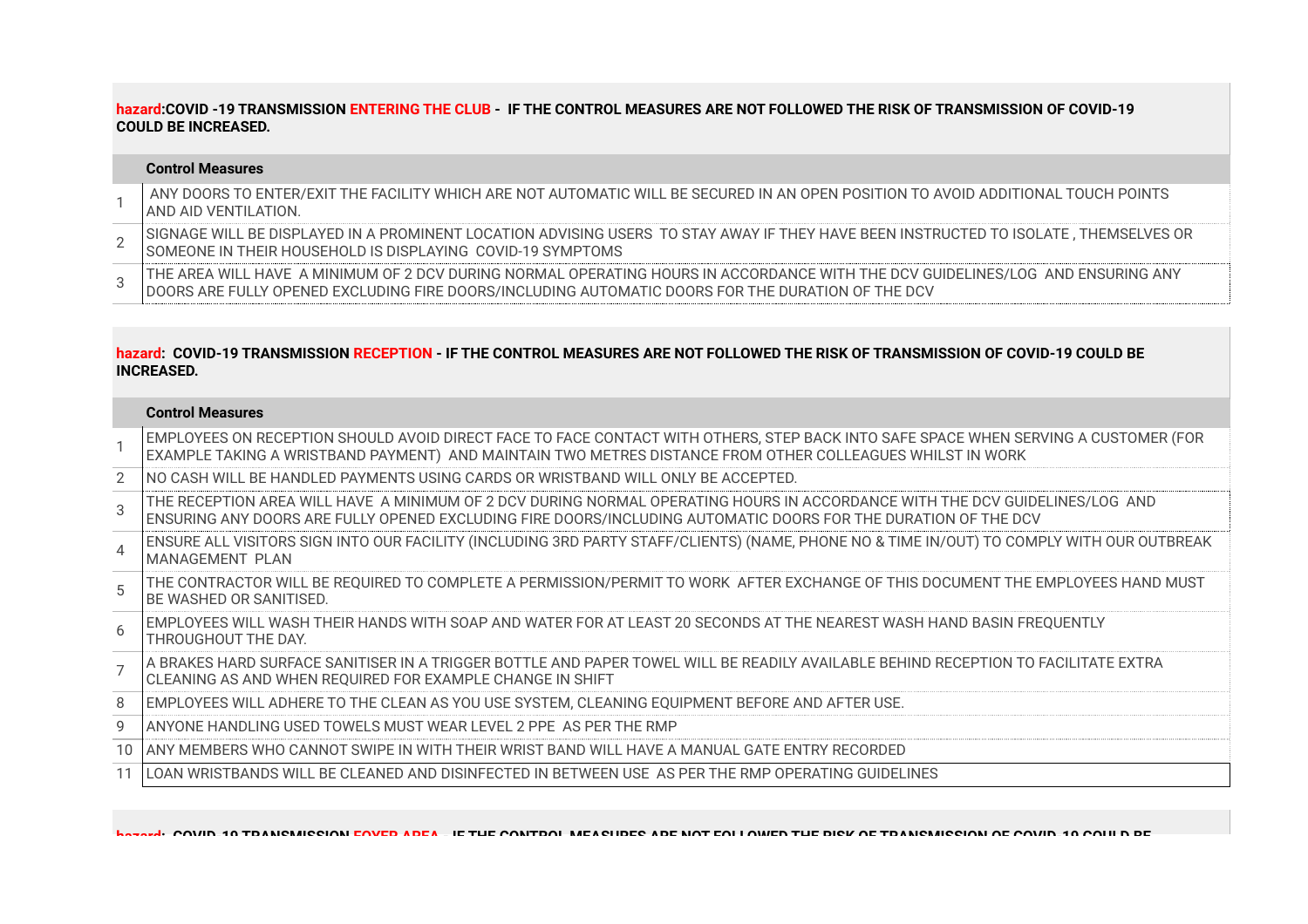**hazard: COVID-19 TRANSMISSION FOYER AREA - IF THE CONTROL MEASURES ARE NOT FOLLOWED THE RISK OF TRANSMISSION OF COVID-19 COULD BE INCREASED**

## **Control Measures**  1 TEMPERATURE SCREENING IS IN PLACE FOR ALL EMPLOYEES  $\mathcal{L}$ A HAND SANITISER DISPENSER POINT WILL BE PROVIDED BEFORE ENTRY INTO CLUB (TURNSTILES) HAND SANITISING IS MANDATORY FOR EMPLOYEES AND ENCOURAGED FOR OTHERS SIGNAGE ON HOW TO USE THE SANITISER WILL BE IN PLACE. 3 SIGNAGE WILL BE IN PLACE REMINDING THOSE WHO NEED TO ISOLATE OR ARE DISPLAYING COVID-19 SYMPTOMS NOT TO USE FACILITY. 4 ALL PEOPLE VISITING THE SITE WILL BE RECORDED IN THE VISITOR BOOK AND DETAILS RETAINED ((NAME, PHONE NO & TIME IN/OUT) IN ORDER TO COMPLY WITH OUR OUTBREAK MANAGEMENT PLAN 5 THE AREA WILL HAVE A MINIMUM OF 2 DCV DURING NORMAL OPERATING HOURS IN ACCORDANCE WITH THE DCV GUIDELINES/LOG AND ENSURING ANY DOORS ARE FULLY OPENED EXCLUDING FIRE DOORS/INCLUDING AUTOMATIC DOORS FOR THE DURATION OF THE DCV 6 ANY FACILITIES WITH AN ENTRANCE PRIOR TO THE TURNSTILE WILL HAVE AN ADDITIONAL WALL MOUNTED HAND SANITISER IN PLACE.

# **hazard: COVID-19 TRANSMISSION CAFE BAR - IF THE CONTROL MEASURES ARE NOT FOLLOWED THE RISK OF TRANSMISSION OF COVID-19 COULD BE INCREASED.**

## **Control Measures**

|                | EMPLOYEES SHOULD AVOID DIRECT FACE TO FACE CONTACT WITH OTHERS, STEP BACK INTO SAFE SPACE WHEN SERVING A CUSTOMER (FOR EXAMPLE)<br>TAKING A WRISTBAND PAYMENT) AND MAINTAIN TWO METRES DISTANCE FROM OTHER COLLEAGUES WHILST IN WORK          |
|----------------|-----------------------------------------------------------------------------------------------------------------------------------------------------------------------------------------------------------------------------------------------|
|                | A FACE COVERING OR VISOR SHOULD BE WORN BY WAITING STAFF IN FACILITIES THAT OPERATE FULL TABLE SERVICE, WHERE THE CUSTOMER ORDERS AND IS<br>SERVED AT THEIR TABLE. THIS WOULD ALSO APPLY TO EVENTS CONDUCTED IN THE SAME WAY.                 |
| $\overline{2}$ | INO CASH WILL BE HANDLED PAYMENTS USING CARDS OR WRISTBAND WILL ONLY BE ACCEPTED.                                                                                                                                                             |
| 3              | IF THERE IS MORE THAN ONE EMPLOYEE WORKING AT THE CAFE BAR, TWO METRES DISTANCE SHOULD BE MAINTAINED IN ALL AREAS (BACK OF HOUSE<br>KITCHEN/STORAGE ETC)                                                                                      |
| 4              | INO NEWSPAPERS/MAGAZINES ETC WILL BE PROVIDED.                                                                                                                                                                                                |
| 5              | THE AREA WILL HAVE A MINIMUM OF 2 DCV DURING NORMAL OPERATING HOURS IN ACCORDANCE WITH THE DCV GUIDELINES/LOG AND ENSURING ANY<br>IDOORS ARE FULLY OPENED EXCLUDING INTERNAL FIRE DOORS/INCLUDING AUTOMATIC DOORS FOR THE DURATION OF THE DCV |
| 6              | ISOAP AND PAPER TOWELS AND GUIDANCE WILL BE PROVIDED AND MAINTAINED AT ALL WASH HAND BASINS AND EMPLOYEES WILL WASH THEIR HANDS<br>WITH SOAP AND WATER FOR AT LEAST 20 SECONDS FREQUENTLY THROUGHOUT THE DAY.                                 |
|                | EMPLOYEES WILL ADHERE TO THE CLEAN AS YOU USE SYSTEM FOR CLEANING EQUIPMENT AND FOOD AREAS IN CAFE BAR WITH THE BRAKES HARD<br>SURFACE SANITISER (FOOD SAFE).                                                                                 |
| $\mathsf{R}$   | NAMES AND CONTACT NUMBERS OF LEAD VISITORS EATING AT THE FACILITIES THAT ARE NOT MEMBERS WILL BE RECORDED AND RETAINED IN ACCORDANCE<br>WITH GDPR AND OUR OUTBREAK MANAGEMENT PLAN                                                            |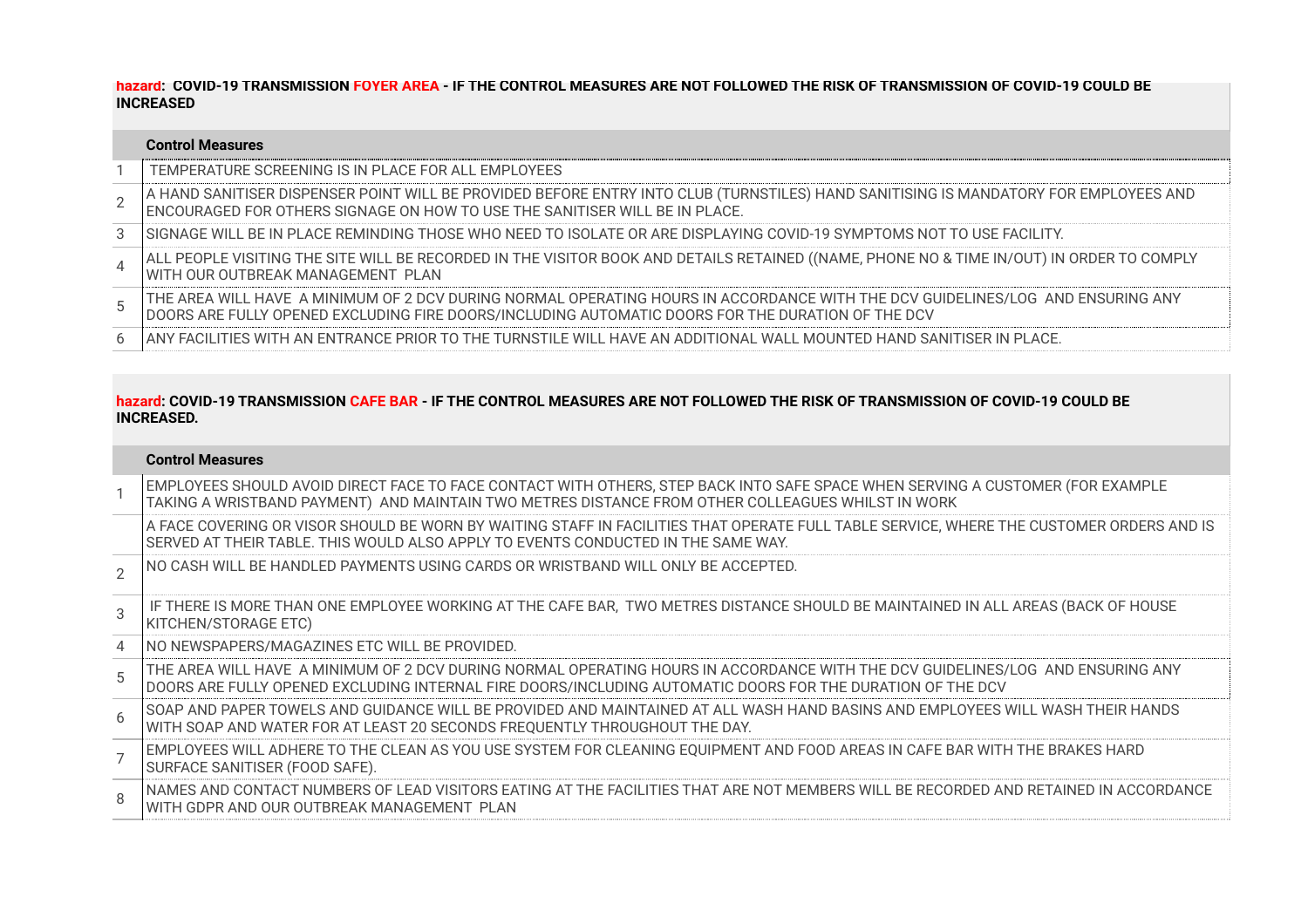| $\mathsf{Q}$    | FOOD OR ITEMS BEING PASSED FROM THE KITCHEN TO FRONT OF HOUSE SHOULD BE PUT IN THE COLLECTION ZONE SO EMPLOYEES CAN AVOID DIRECT<br><b>CONTACT</b>                                                                                                                                                                         |
|-----------------|----------------------------------------------------------------------------------------------------------------------------------------------------------------------------------------------------------------------------------------------------------------------------------------------------------------------------|
| $10-1$          | THE FACILITY OPERATES AS A FULL CATERING SITE THEREFORE PLEASE REFER TO THE SEPARATE RA FOR THIS FACILITY (FULL CATERING SITES ONLY)                                                                                                                                                                                       |
|                 | 11   ALCOHOL SALES WILL BE PERMITTED AND DOES NOT REQUIRE TABLE SERVICE                                                                                                                                                                                                                                                    |
|                 | 12 JANY PLAY AREAS CONNECTED TO CAFE BARS WILL REMAIN CLOSED.                                                                                                                                                                                                                                                              |
| 13 I            | THE DRINKS CONDIMENT STATION WILL ONLY BE PROVIDED WHERE THERE IS A HAND SANITISER IN SITU AND SIGNAGE REMINDING CUSTOMERS TO SANITISE<br>THEIR HANDS BEFORE AND AFTER USE, CLEANING OF THE MILK FLASK WILL BE UNDERTAKEN BY EMPLOYEES TWO HOURLY USING THE BRAKES HARD SURFACE<br>SANITISER AS PER THE DCV GUIDELINES/LOG |
| 14              | TABLE MENUS OR CUTLERY WILL NOT BE LEFT OUT FOR CUSTOMERS. THESE WILL BE DISTRIBUTED FROM THE COUNTER TO INDIVIDUALS WHEN THEY COLLECT<br>THEIR ORDER.                                                                                                                                                                     |
| 15 <sub>1</sub> | ALL CAFE BAR EMPLOYEES MUST WEAR A CLEAN CLOTH APRON CHANGED DAILY                                                                                                                                                                                                                                                         |
| 16 <sub>1</sub> | I TABLE/CHAIRS AND CONDIMENTS WILL BE DISINFECTED AFTER USE AND BEFORE THE NEXT CUSTOMER. THIS MUST INCLUDE ANY HIGH CHAIRS THAT ARE IN<br>IUSE. A TABLE MARKER WILL CONFIRM DISINFECTION HAS BEEN CARRIED OUT                                                                                                             |

# **hazard: COVID-19 TRANSMISSION OFFICES - IF THE CONTROL MEASURES ARE NOT FOLLOWED THE RISK OF TRANSMISSION OF COVID-19 COULD BE INCREASED.**

#### **Control Measures**  1 OFFICES WILL BE USED BY ONE EMPLOYEE UNLESS EMPLOYEES CAN MAINTAIN TWO METRES APART 2 BRAKES HARD SURFACE SANITISER IN A TRIGGER BOTTLE AND PAPER TOWEL WILL BE READILY AVAILABLE IN ALL OFFICE SPACES TO FACILITATE EXTRA CLEANING 3 EMPLOYEES WILL HAVE THEIR OWN EQUIPMENT (WHERE POSSIBLE) SHARED EQUIPMENT MUST BE DISINFECTED IN BETWEEN USE. 4 EMPLOYEES WILL ADHERE TO THE CLEAN AS YOU USE SYSTEM, CLEANING EQUIPMENT BEFORE AND AFTER USE (EXAMPLE TOUCH BUTTONS ON KEYBOARD OR PHOTOCOPIER) 5 THE AREA WILL HAVE A MINIMUM OF 2 DCV DURING NORMAL OPERATING HOURS IN ACCORDANCE WITH THE DCV GUIDELINES/LOG AND ENSURING ANY DOORS ARE FULLY OPENED FOR THE DURATION OF THE DCV (EXCLUDING INTERNAL FIRE DOORS) 6 EMPLOYEES WILL WASH THEIR HANDS WITH SOAP AND WATER FOR AT LEAST 20 SECONDS AT THE NEAREST WASH HAND BASIN OR USE THE HAND SANITISER FREQUENTLY THROUGHOUT THE DAY

# **hazard: COVID-19 TRANSMISSION USE OF LIFT - IF THE CONTROL MEASURES ARE NOT FOLLOWED THE RISK OF TRANSMISSION OF COVID-19 COULD BE INCREASED.**

# **Control Measures**

1 MORE THAN ONE EMPLOYEE AT A TIME SHOULD NOT USE THE LIFT UNLESS THEY CAN MAINTAIN TWO METRES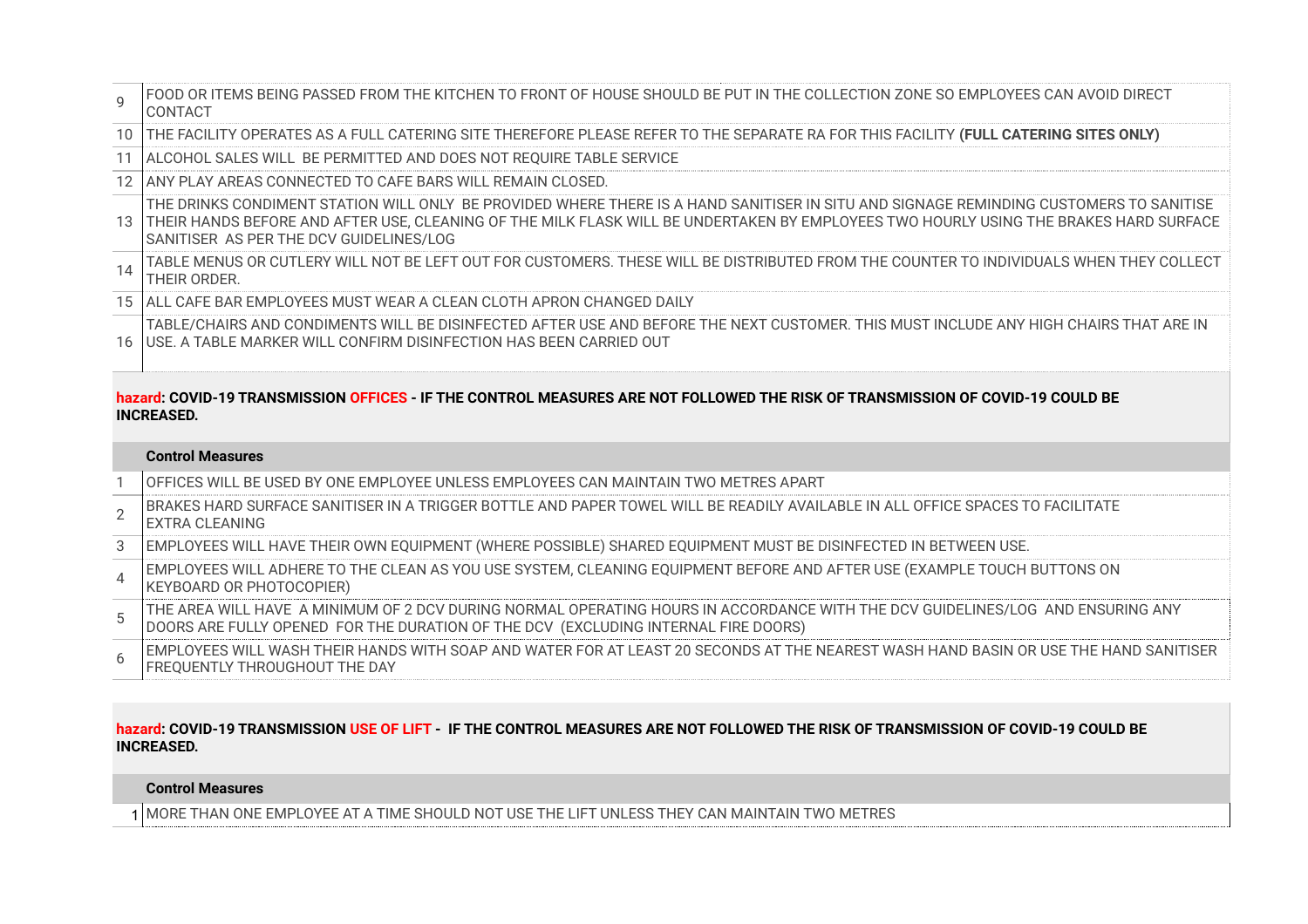2 THE LIFT WILL HAVE A MINIMUM OF 2 DEEP CLEANS DURING NORMAL OPERATING HOURS IN ACCORDANCE WITH THE DCV GUIDELINES/LOG

## **hazard: COVID-19 TRANSMISSION WC FACILITIES IF THE CONTROL MEASURES ARE NOT FOLLOWED THE RISK OF TRANSMISSION OF COVID-19 COULD BE INCREASED**

## **Control Measures**

1 DRYER IS IN PLACE ADEQUATE SUPPLIES OF SOAP AND PAPER TOWEL WILL BE PROVIDED AND MAINTAINED AT WASH HAND BASINS (PAPER TOWEL WHERE NO HAND

2 DOORS ARE FULLY OPENED FOR THE DURATION OF THE DCV (EXCLUDING INTERNAL FIRE DOORS) THE AREA WILL HAVE A MINIMUM OF 2 DCV DURING NORMAL OPERATING HOURS IN ACCORDANCE WITH THE DCV GUIDELINES/LOG AND ENSURING ANY

3 SIGNAGE WILL BE IN PLACE ADVISING MEMBERS THEY MUST GIVE WAY TO THOSE EXITING THE FACILITY

4 SIGNAGE WILL BE IN PLACE TO INDICATE EFFECTIVE HAND WASHING PROCEDURE

## **hazard: : COVID-19 TRANSMISSION CHANGING ROOMS/FAMILY CHANGE - IF THE CONTROL MEASURES ARE NOT FOLLOWED THE RISK OF TRANSMISSION OF COVID-19 COULD BE INCREASED**

## **Control Measures**

1 STATED IN RMP) EMPLOYEES CLEANING IN AREAS WHERE THERE IS AN INCREASED RISK OF COMING INTO CONTACT WITH THE SHEDDED VIRUS MUST WEAR LEVEL 2 PPE (AS

2 DOORS ARE FULLY OPENED FOR THE DURATION OF THE DCV (EXCLUDING INTERNAL FIRE DOORS) THE AREA WILL HAVE A MINIMUM OF 2 DCV DURING NORMAL OPERATING HOURS IN ACCORDANCE WITH THE DCV GUIDELINES/LOG AND ENSURING ANY

3 SIGNAGE WILL BE IN PLACE ADVISING MEMBERS THEY MUST GIVE WAY TO THOSE EXITING THE AREA.

4 A CLEANING STATION WILL BE AVAILABLE TO FACILITATE THE CLEAN AS YOU USE SYSTEM.

5 ADEQUATE SUPPLIES OF SOAP WILL BE PROVIDED AND MAINTAINED AT WASH HAND BASINS AND PAPER TOWEL WHERE NO HAND DRYER IS IN PLACE.

6 SIGNAGE WILL BE IN PLACE AT WASH HAND BASINS TO INDICATE EFFECTIVE HAND WASHING PROCEDURE.

7 CHOOSE TO RETURN LATER SIGNAGE WILL BE IN PLACE REMINDING CUSTOMERS VENTILATION IN THE CHANGING AREA IS LIMITED, THEREFORE IF THE AREA IS CONGESTED THEY MAY

8 MEMBERS WILL BE ENCOURAGED TO ARRIVE ALREADY IN THEIR KIT TO REDUCE THE NUMBER OF CUSTOMERS USING THE CHANGING ROOMS.

# **hazard: COVID-19 TRANSMISSION STAFF REST AREAS - IF THE CONTROL MEASURES ARE NOT FOLLOWED THE RISK OF TRANSMISSION OF COVID-19 COULD BE INCREASED**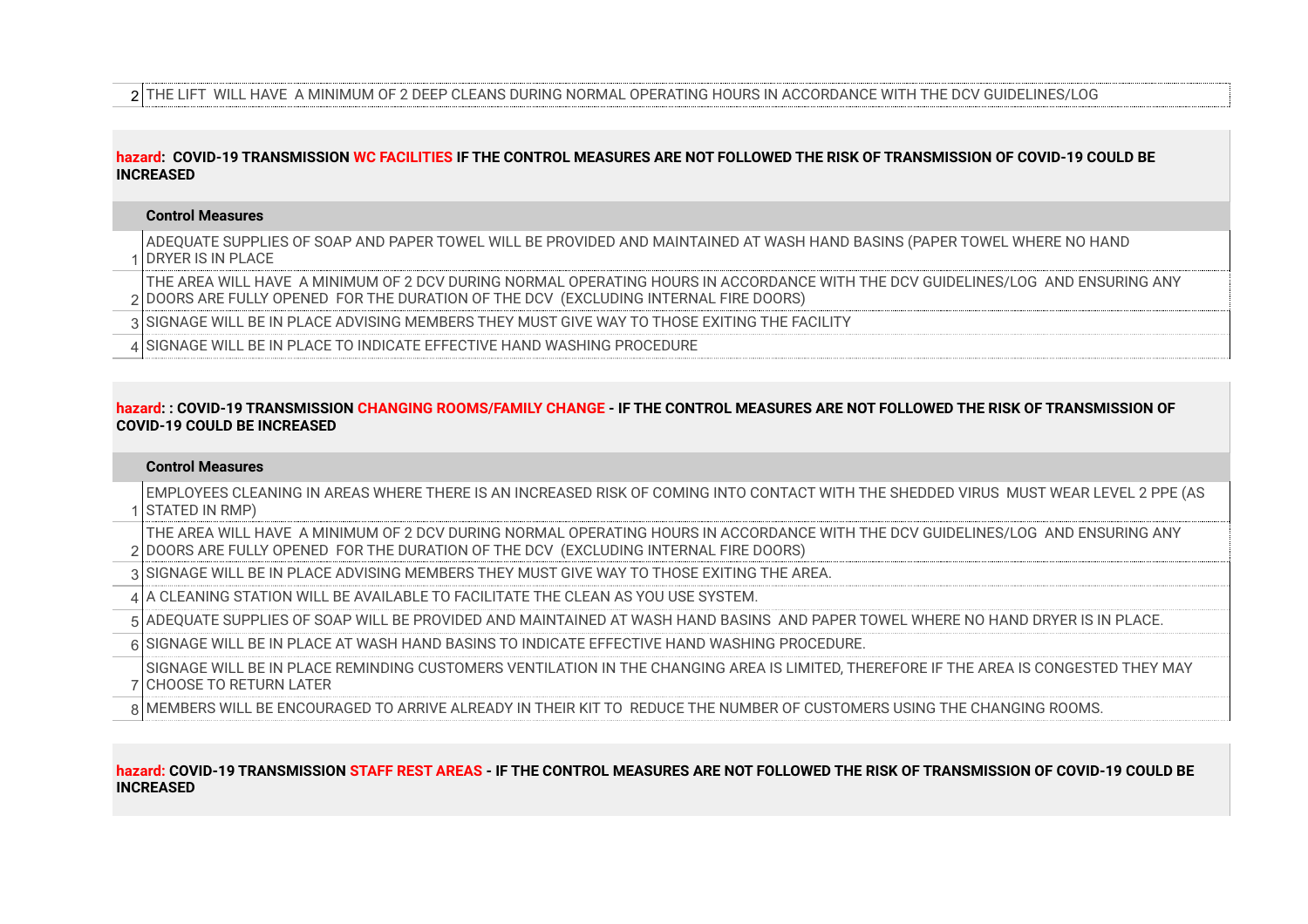| <b>Control Measures</b>                                                                                                                                                                                                                   |
|-------------------------------------------------------------------------------------------------------------------------------------------------------------------------------------------------------------------------------------------|
| STAFF REST AREAS WILL BE USED BY ONE EMPLOYEE AT A TIME UNLESS TWO METERS DISTANCE CAN BE MAINTAINED. IN AREAS WITH CAPACITY TO<br>TACCOMODATE MORE THAN ONE EMPLOYEE, THE EMPLOYEES WILL ENSURE THEY SOCIALLY DISTANCE AT ALL<br>1 TIMES |
| EMPLOYEES WILL ADHERE TO THE CLEAN AS YOU USE SYSTEM, CLEANING THE AREA/EQUIPMENT BEFORE AND AFTER USE USING THE BRAKES HARD SURFACE<br>2 SANITISER AND PAPER TOWEL WHICH WILL BE READILY AVAILABLE                                       |
| 3 HAND SOAP AND PAPER TOWELS WILL BE PROVIDED AND MAINTAINED AT ALL SINKS IN STAFF REST AREAS TO FACILITATE HAND WASHING                                                                                                                  |
| ISTAFF USING THE FRIDGE IN THE REST AREA SHOULD ENSURE THAT THEY WIPE DOWN THEIR PACKAGING OR CONTAINERS WITH BRAKES SANITISER<br>4 BEFORE PLACING IT IN THE FRIDGE AND PROCEEDING TO WASH OR SANITISE THEIR HANDS                        |
| THE AREA WILL HAVE A MINIMUM OF 2 DCV DURING NORMAL OPERATING HOURS IN ACCORDANCE WITH THE DCV GUIDELINES/LOG AND ENSURING ANY<br>5 DOORS ARE FULLY OPENED FOR THE DURATION OF THE DCV (EXCLUDING INTERNAL FIRE DOORS)                    |

# **hazard: COVID-19 TRANSMISSION USE OF POOL - IF THE CONTROL MEASURES ARE NOT FOLLOWED THE RISK OF TRANSMISSION OF COVID-19 COULD BE INCREASED**

# **Control Measures**

1 THE MAXIMUM CAPACITY OF THE POOL WILL BE DISPLAYED AND CHECKS THAT THIS HAS NOT EXCCEDED MADE EVERY TWO HOURS (POOL WALKROUNDS)

2 CHECKED EVERY 2 HOURS AND CORRECTIVE ACTION TAKEN AS PER THE POOL DIARY OR POOL SHEETS IF THE WATER IS NOT WITHIN THE GREEN RANGE. THE DISINFECTION LEVELS OF THE WATER WILL REMAIN IN PARAMETRE, TO ENSURE ADEQUATE DISINFECTION IS MAINTAINED, THE WATER QUALITY WILL BE

3 AFTER USE WITH THE DESIGNATED NON HAZARDOUS CLEANING CHEMICAL PROVIDED BUOYANCY AIDS (NOODLES/FLOATS/WEIGHTS) WILL BE AVAILABLE FOR USE CUSTOMERS WILL BE ENCOURAGED TO CLEAN THE EQUIPMENT BEFORE AND

4

5 CHEMICALS INDIVIDUALS WILL BE ENCOURAGED TO CLEAN THE POOLSIDE FURNITURE BEFORE AND AFTER USE WITH THE DESIGNATED NON HAZARDOUS CLEANING

6 INCLUDE TOUCH POINTS AND FURNITURE ETC THE POOL AREA WILL HAVE A MINIMUM OF 2 DEEP CLEANS DURING NORMAL OPERATING HOURS IN ACCORDANCE WITH THE DCV GUIDELINES/LOG THIS WILL

# **hazard: COVID-19 TRANSMISSION USE OF STEAM ROOM/SAUNA - IF THE CONTROL MEASURES ARE NOT FOLLOWED THE RISK OF TRANSMISSION OF COVID-19 COULD BE INCREASED**

## **Control Measures**

1 USERS WILL BE ENCOURAGED TO CLEAN THEIR SEATING AREA BEFORE AND AFTER USE WITH THE DESIGNATED NON HAZARDOUS CHEMICAL PROVIDED 2 ANY DOORS ARE FULLY OPENED FOR THE DURATION OF THE DCV THE STEAM ROOM WILL HAVE A MINIMUM OF 2 DCV DURING NORMAL OPERATING HOURS IN ACCORDANCE WITH THE DCV GUIDELINES/LOG AND ENSURING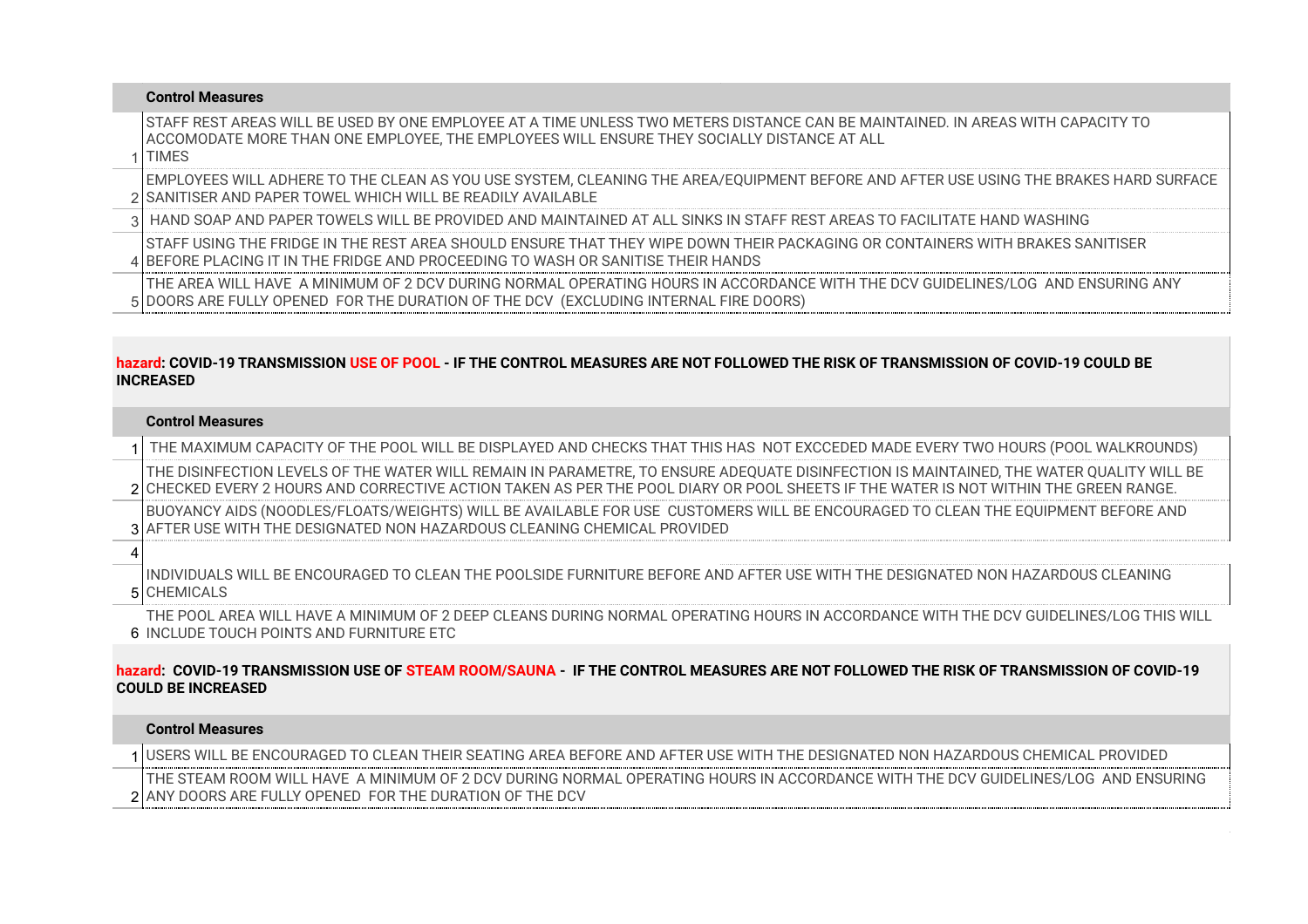# **hazard: COVID-19 TRANSMISSION SPA POOL - IF THE CONTROL MEASURES ARE NOT FOLLOWED THE RISK OF TRANSMISSION OF COVID-19 COULD BE INCREASED**

## **Control Measures**

1 BE CHECKED EVERY 2 HOURS AND CORRECTIVE ACTION TAKEN AS PER THE POOL DIARY OR POOL SHEETS IF THE WATER IS NOT WITHIN THE GREEN RANGE. THE DISINFECTION LEVELS OF THE WATER WILL REMAIN IN PARAMETRE, TO ENSURE ADEQUATE DISINFECTION IS MAINTAINED, THE ATER QUALITY WILL

2 INCLUDE TOUCH POINTS AND FURNITURE ETC THE SPA AREA WILL HAVE A MINIMUM OF 2 DEEP CLEANS DURING NORMAL OPERATING HOURS IN ACCORDANCE WITH THE DCV GUIDELINES/LOG THIS WILL

# **hazard: COVID-19 TRANSMISSION USE OF BUBBLE POOL - IF THE CONTROL MEASURES ARE NOT FOLLOWED THE RISK OF TRANSMISSION OF COVID-19 COULD BE INCREASED**

#### **Control Measures**

1 BE CHECKED EVERY 2 HOURS AND CORRECTIVE ACTION TAKEN AS PER THE POOL DIARY OR POOL SHEETS. THE DISINFECTION LEVELS OF THE WATER WILL REMAIN IN PARAMETRE AT ALL TIMES TO ENSURE ADEQUATE DISINFECTION IS MAINTAINED, THIS WILL

2 INCLUDE TOUCH POINTS AND FURNITURE ETC THE AREA WILL HAVE A MINIMUM OF 2 DEEP CLEANS DURING NORMAL OPERATING HOURS IN ACCORDANCE WITH THE DCV GUIDELINES/LOG THIS WILL

## **hazard: COVID-19 TRANSMISSION CORRIDORS/STAIRCASES IF THE CONTROL MEASURES ARE NOT FOLLOWED THE RISK OF TRANSMISSION OF COVID-19 COULD BE INCREASED**

#### **Control Measures**

1 FLOOR MARKERS WILL BE IN PLACE TO REMIND CUSTOMERS WHICH DIRECTION OR SIDE TO STAY ON

2 INCLUDE TOUCH POINTS ETC THE AREA WILL HAVE A MINIMUM OF 2 DEEP CLEANS DURING NORMAL OPERATING HOURS IN ACCORDANCE WITH THE DCV GUIDELINES/LOG THIS WILL

#### **hazard: COVID-19 TRANSMISSION SPIN STUDIO - IF THE CONTROL MEASURES ARE NOT FOLLOWED THE RISK OF TRANSMISSION OF COVID-19 COULD BE INCREASED.**

#### **Control Measures**

1 PROMPTED BY THE INSTRUCTOR AT THE START/END OF THE CLASSA CLEANING STATION WILL BE AVAILABLE TO FACILITATE THE CLEAN AS YOU USE SYSTEM AND THE CLEANING OF THE BIKES BY PARTICIPANTS WILL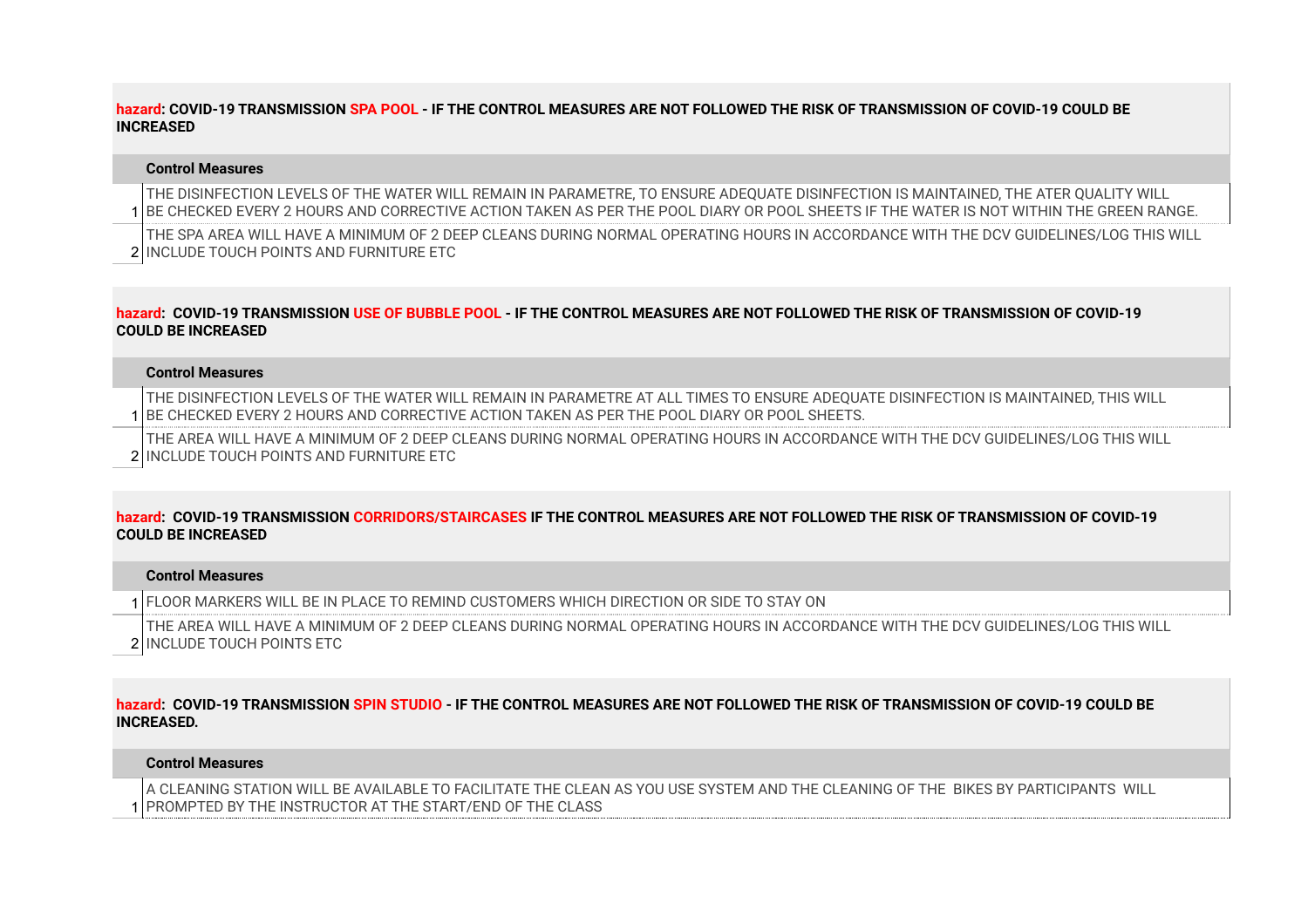2 DOORS/WINDOWS ARE FULLY OPENED FOR THE DURATION OF THE DCV (EXCLUDING INTERNAL FIRE DOORS) THE AREA WILL HAVE A MINIMUM OF 2 DCV DURING NORMAL OPERATING HOURS IN ACCORDANCE WITH THE DCV GUIDELINES/LOG AND ENSURING ANY

3 STUDIOS IN CLOSE PROXIMITY WHERE THIS WOULD CAUSE CONGESTION/GATHERING BY PARTICIPANTS ENTERING/LEAVING CLASSES SHOULD NOT BE TIMETABLED TO START/END SIMULTANEOUSLY (MINIMUM OF 5 MINUTES GAP SHOULD BE IN PLACE) IN THE SAME STUDIO OR

4 THE FACILITY ENSURE THOSE ENTERING THE STUDIO MAINTAIN CLEAN HANDS, BY PROVIDING ADDITIONAL HAND SANITISER DISPENSERS AT KEY LOCATIONS AROUND

5 THEIR HAND IF THEY WANT THE INSTRUCTORS ATTENTION. THE INSTRUCTOR SHOULD AVOID SHOUTING, IF A MICROPHONE IS IN USE THIS SHOULD BE DISINFECTED BEFORE AND AFTER USE. MUSIC SHOULD NOT BE PLAYED AT A VOLUME MEANING THE INSTRUCTOR OR PARTICIPANTS WOULD NEED TO SHOUT TO BE HEARD. PARTICIPANTS WILL BE REMINDED TO RAISE

# **hazard: COVID-19 TRANSMISSION STUDIOS - IF THE CONTROL MEASURES ARE NOT FOLLOWED THE RISK OF TRANSMISSION OF COVID-19 COULD BE INCREASED**

## **Control Measures**

1 PROMPTED BY THE INSTRUCTOR AT THE START/END OF THE CLASS A CLEANING STATION WILL BE AVAILABLE TO FACILITATE THE CLEAN AS YOU USE SYSTEM AND THE CLEANING OF EQUIPMENT BY PARTICIPANTS WILL

2 DOORS/WINDOWS ARE FULLY OPENED FOR THE DURATION OF THE DCV (EXCLUDING INTERNAL FIRE DOORS) THE AREA WILL HAVE A MINIMUM OF 2 DCV DURING NORMAL OPERATING HOURS IN ACCORDANCE WITH THE DCV GUIDELINES/LOG AND ENSURING ANY

4 STUDIOS IN CLOSE PROXIMITY WHERE THIS WOULD CAUSE CONGESTION/GATHERING BY PARTICIPANTS ENTERING/LEAVING CLASSES SHOULD NOT BE TIMETABLED TO START/END SIMULTANEOUSLY (MINIMUM OF 5 MINUTES GAP SHOULD BE IN PLACE) IN THE SAME STUDIO OR

5 THE FACILITY ENSURE THOSE ENTERING THE STUDIO MAINTAIN CLEAN HANDS, BY PROVIDING ADDITIONAL HAND SANITISER DISPENSERS AT KEY LOCATIONS AROUND

6 THEIR HAND IF THEY WANT THE INSTRUCTORS ATTENTION. THE INSTRUCTOR SHOULD AVOID SHOUTING, IF A MICROPHONE IS IN USE THIS SHOULD BE DISINFECTED BEFORE AND AFTER USE. MUSIC SHOULD NOT BE PLAYED AT A VOLUME MEANING THE INSTRUCTOR OR PARTICIPANTS WOULD NEED TO SHOUT TO BE HEARD. PARTICIPANTS WILL BE RFMINDFD TO RAISF

#### **hazard: : COVID-19 TRANSMISSION GYM FLOOR OR MEZZANINE - IF THE CONTROL MEASURES ARE NOT FOLLOWED THE RISK OF TRANSMISSION OF COVID-19 COULD BE INCREASED**

# **Control Measures**

1 AND ANNOUNCEMENTS/D6 SCREEN REMIND USERS TO CLEAN DOWN.A MINIMUM OF ONE CLEANING STATION WILL BE AVAILABLE IN THE AREA TO FACILITATE THE CLEAN AS YOU USE SYSTEM, IN ADDITION TO EXTRA SIGNAGE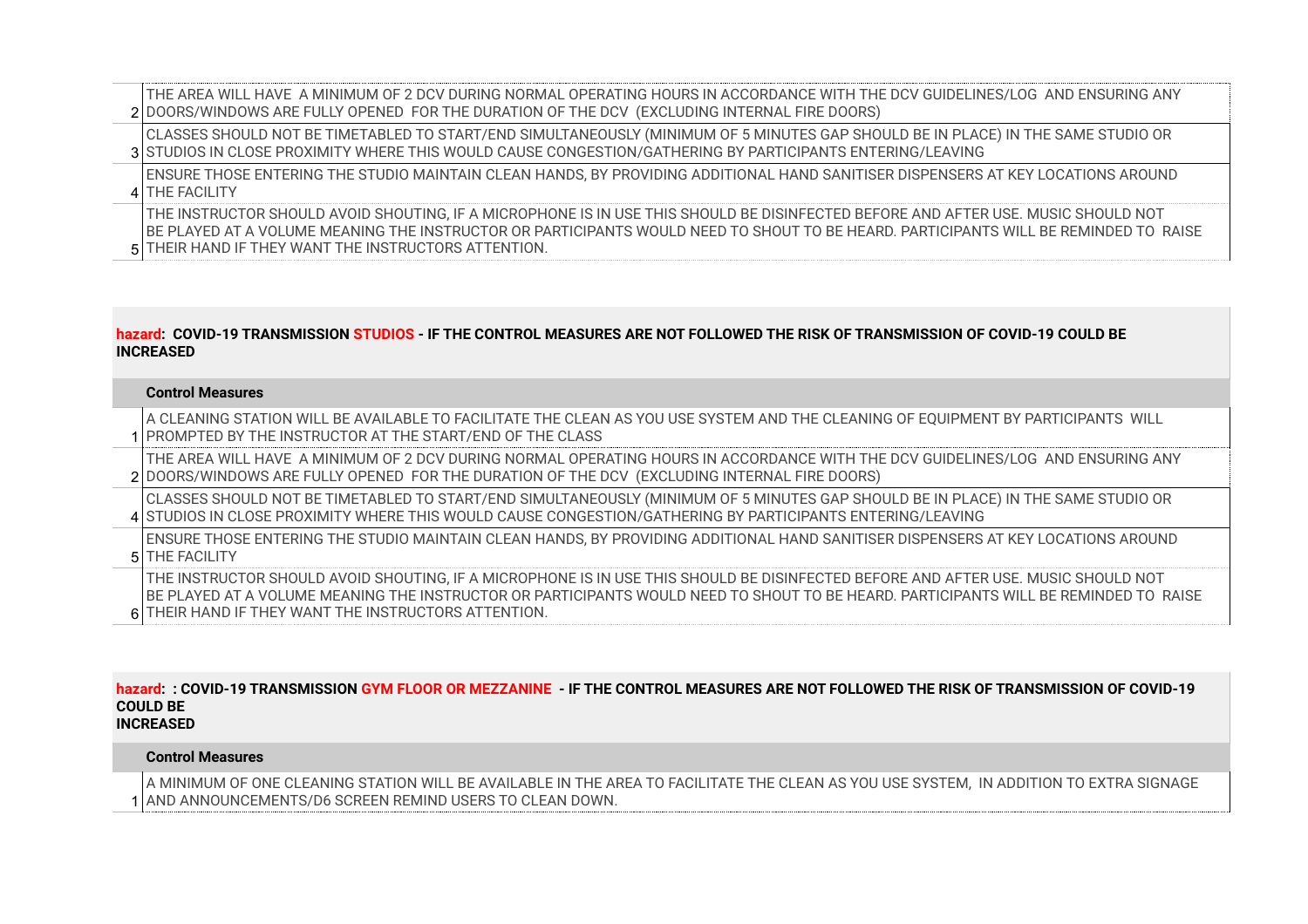2 DOORS/WINDOWS ARE FULLY OPENED FOR THE DURATION OF THE DCV (EXCLUDING INTERNAL FIRE DOORS) THE AREA WILL HAVE A MINIMUM OF 2 DCV DURING NORMAL OPERATING HOURS IN ACCORDANCE WITH THE DCV GUIDELINES/LOG AND ENSURING ANY

3 AROUND THE FACILITY ENSURE THOSE ENTERING THE GYM AREA WILL MAINTAIN CLEAN HANDS, BY PROVIDING ADDITIONAL HAND SANITISER DISPENSERS AT KEY LOCATIONS

4 SUBJECT TO OTHER SAFETY RESTRICTIONS. VENTILATION WILL BE MAINTAINED AROUND THE SITE TO DRAW IN AS MUCH FRESH AIR AS ALLOWS. WINDOWS WILL BE KEPT OPEN WHERE POSSIBLE

5 BUBBLER TAPS FOR FACE TO FACE DRINKING SHOULD BE TAKEN OUT OF USE. ONLY WATER FOUNTAINS THAT ALLOW A RECEPTACLE TO BE FILLED WILL BE IN USE WITH SIGNAGE ADVISING CLEAN BEFORE AND AFTER USE.

6 PER THE LITTLE USED WATER OUTLET PROCEDURE. ANY STAND ALONE WATER OUTLETS OUT OF USE SUCH AS A WATER FOUNTAIN WITH ONLY A BUBBLER TAP MUST BE FLUSHED THROUGH WEEKLY AS

# **hazard: COVID-19 TRANSMISSION POOLSIDE SHOWERS - IF THE CONTROL MEASURES ARE NOT FOLLOWED THE RISK OF TRANSMISSION OF COVID-19 COULD BE INCREASED**

#### **Control Measures**

1 WILL INCLUDE TOUCH POINTS ETC THESE FACILITIES WILL HAVE A MINIMUM OF 2 DEEP CLEANS DURING NORMAL OPERATING HOURS IN ACCORDANCE WITH THE DCV GUIDELINES/LOG THIS

# **hazard: COVID-19 TRANSMISSION RELAXATION ROOM - IF THE CONTROL MEASURES ARE NOT FOLLOWED THE RISK OF TRANSMISSION OF COVID-19 COULD BE INCREASED.**

#### **Control Measures**

1 DOORS/WINDOWS ARE FULLY OPENED FOR THE DURATION OF THE DCV (EXCLUDING INTERNAL FIRE DOORS) THE AREA WILL HAVE A MINIMUM OF 2 DCV DURING NORMAL OPERATING HOURS IN ACCORDANCE WITH THE DCV GUIDELINES/LOG AND ENSURING ANY

2 WILL BE AVAILABLE TO PURCHASE. ALL DRINKING/WATER STATIONS WILL BE TAKEN OUT OF USE UNLESS THEY ARE MAINS FED AND CAPABLE OF FILLING A RECEPTACLE. BOTTLE WATER

3 ALL NON ESSENTIAL LITERATURE WILL BE REMOVED FROM THIS AREA (EXAMPLE MAGAZINES, PRICELISTS) AS THESE CANNOT BE CLEANED EFFECTIVELY.

4 THE FACILITY ENSURE THOSE ENTERING THIS AREA WILL MAINTAIN CLEAN HANDS, BY PROVIDING ADDITIONAL HAND SANITISER DISPENSERS AT KEY LOCATIONS AROUND

5 PER THE LITTLE USED WATER OUTLET PROCEDURE. ANY STAND ALONE WATER OUTLETS OUT OF USE SUCH AS A WATER FOUNTAIN WITH ONLY A BUBBLER TAP MUST BE FLUSHED THROUGH WEEKLY AS

## **hazard: : COVID-19 TRANSMISSION THERAPY SPA IF THE CONTROL MEASURES ARE NOT FOLLOWED THE RISK OF TRANSMISSION OF COVID-19 COULD BE INCREASED**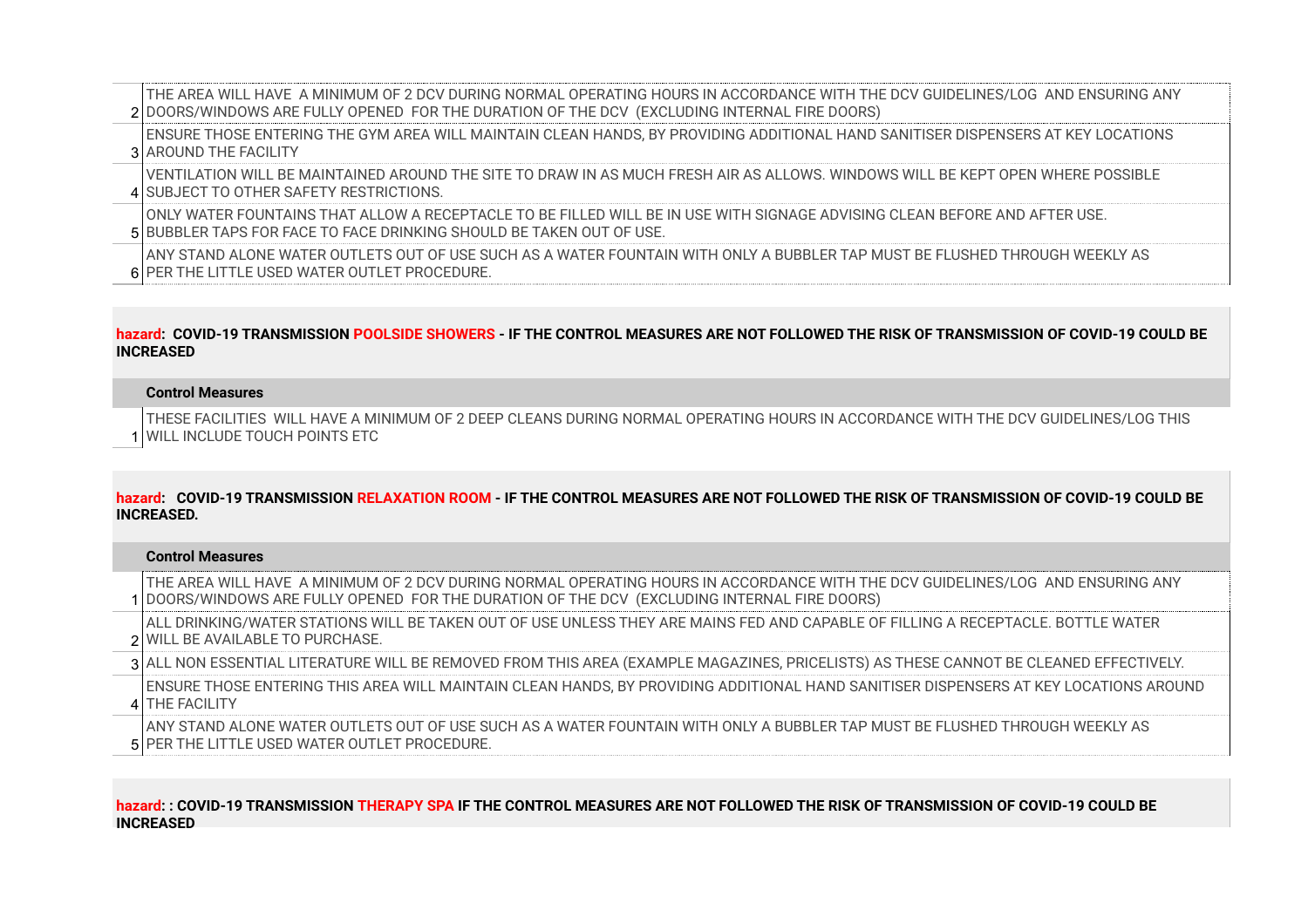| <b>IITUITLAULU</b> |                                                                                                                                                                                                                                                                                                                                                               |  |
|--------------------|---------------------------------------------------------------------------------------------------------------------------------------------------------------------------------------------------------------------------------------------------------------------------------------------------------------------------------------------------------------|--|
|                    | <b>Control Measures</b>                                                                                                                                                                                                                                                                                                                                       |  |
|                    | EMPLOYEES ON RECEPTION SHOULD AVOID DIRECT FACE TO FACE CONTACT WITH OTHERS, STEP BACK INTO SAFE SPACE WHEN SERVING A CUSTOMER (FOR<br>1 EXAMPLE TAKING A WRISTBAND PAYMENT) AND MAINTAIN TWO METRES DISTANCE FROM OTHER COLLEAGUES WHILST IN WORK                                                                                                            |  |
|                    | A FACE COVERING OR VISOR WILL BE WORN BY THE THERAPIST FOR ALL TREATMENTS. CLIENTS WHO ARE NOT EXEMPT WILL BE ASKED TO WEAR A FACE<br>2 COVERING FOR SPECIFIC TREATMENTS AS PER THE SPA SOPS                                                                                                                                                                  |  |
|                    | 3 NO CASH WILL BE HANDLED PAYMENTS USING CARDS OR WRIST BAND WILL ONLY BE ACCEPTED.                                                                                                                                                                                                                                                                           |  |
|                    | PRODUCTS, TESTERS AND LITERATURE WILL ONLY BE PROVIDED WHERE THERE IS A HAND SANITISER IN SITU AND SIGNAGE REMINDING CLIENTS TO SANITISE<br>4 THEIR HANDS                                                                                                                                                                                                     |  |
|                    | TO REDUCE FOOTFALL OF CLIENTS IN THE SPA TREATMENT ROOMS, CLIENTS SHOULD BE ENCOURAGED TO ENGAGE IN LONGER TREATMENTS (WHERE  <br>5 POSSIBLE)                                                                                                                                                                                                                 |  |
|                    | ALL DRINKING/WATER STATIONS WILL BE TAKEN OUT OF USE UNLESS THEY ARE CAPABLE OF FILLING A RECEPTACLE. ANY STAND<br>LALONE WATER OUTLETS OUT OF USE SUCH AS A WATER FOUNTAIN WITH ONLY A BUBBLER TAP MUST BE FLUSHED THROUGH WEEKLY AS PER THE LITTLE<br>6 USED WATER OUTLET PROCEDURE                                                                         |  |
|                    | THE TREATMENT ROOMS WILL HAVE A MINIMUM OF 3 DCV (MID AM, MID SHIFT & CLOSE) DURING NORMAL OPERATING HOURS IN ACCORDANCE WITH THE<br>7 DCV GUIDELINES/LOG AND ENSURING ANY DOORS/WINDOWS ARE FULLY OPENED FOR THE DURATION OF THE DCV                                                                                                                         |  |
|                    | lHAND WASHING WILL TAKE PLACE BY THE MEMBER/GUEST PRIOR TO THE TREATMENT AND AT THE END OF THE TREATMENT. THIS WILL TAKE PLACE IN<br>8 FRONT OF THE SPA EMPLOYEE IN THE TREATMENT ROOM. HAND SANITISER CAN BE USED AS AN ALTERNATIVE WHERE NO SINK IS INSTALLED.                                                                                              |  |
|                    | SPACE WILL BE AVAILABLE IN BETWEEN TREATMENT BOOKINGS TO ALLOW THE THERAPIST TO PREPARE THE ROOM FOR THE NEXT CUSTOMER AS PER THE THE<br>9 SPA OPERATING GUIDE AND PHOREST BOOKING SYSTEM.                                                                                                                                                                    |  |
|                    | PEOPLE WILL NOT BE PERMITTED TO ENTER THE SITE WHO HAVE COVID-19 SYMPTOMS SUCH AS A NEW COUGH, HIGH TEMP OR ANOSMIA. CLIENT  <br>SCREENING FOR THIS WILL TAKE PLACE PRIOR TO AN APPOINTMENT USING THE NEW ONLINE SPA CHECK IN. IF THIS HAS NOT BEEN COMPLETED PRIOR TO<br>10 ARRIVING AT THE FACILITY IT MUST BEEN COMPLETED ON ARRIVAL AT THE MAIN RECEPTION |  |
|                    | TO ENSURE THE CUSTOMER IS AWARE OF ALL THE INFORMATION RELEVANT TO THE HEALTH CLUB. A CONFIRMATION EMAIL IS ALSO SENT OUT TO<br>11 INCLUDE A LINK TO THE FAO SECTION OF OUR WEBSITE.                                                                                                                                                                          |  |
|                    | 12 CONFIRMATION CALLS TO BE CARRIED 24-48 HOURS BY THE EMPLOYEES PRIOR TO A CUSTOMERS VISIT.                                                                                                                                                                                                                                                                  |  |
|                    | USED TOWELS WILL BE HANDLED BY EMPLOYEES IN LEVEL 2 PPE. EMPLOYEES SHOULD NOT SHAKE USED LAUNDRY TO MINIMISE THE POSSIBILITY OF<br>13 DISPERSING THE VIRUS THROUGH THE AIR                                                                                                                                                                                    |  |

# **hazard: COVID-19 TRANSMISSION SPORT COURTS - IF THE CONTROL MEASURES ARE NOT FOLLOWED THE RISK OF TRANSMISSION OF COVID-19 COULD BE INCREASED**

# **Control Measures**

1 AT LEAST ONE CLEANING STATION WILL BE AVAILABLE TO FACILITATE THE CLEAN AS YOU USE SYSTEM IN AND AROUND THE SPORTS COURTS.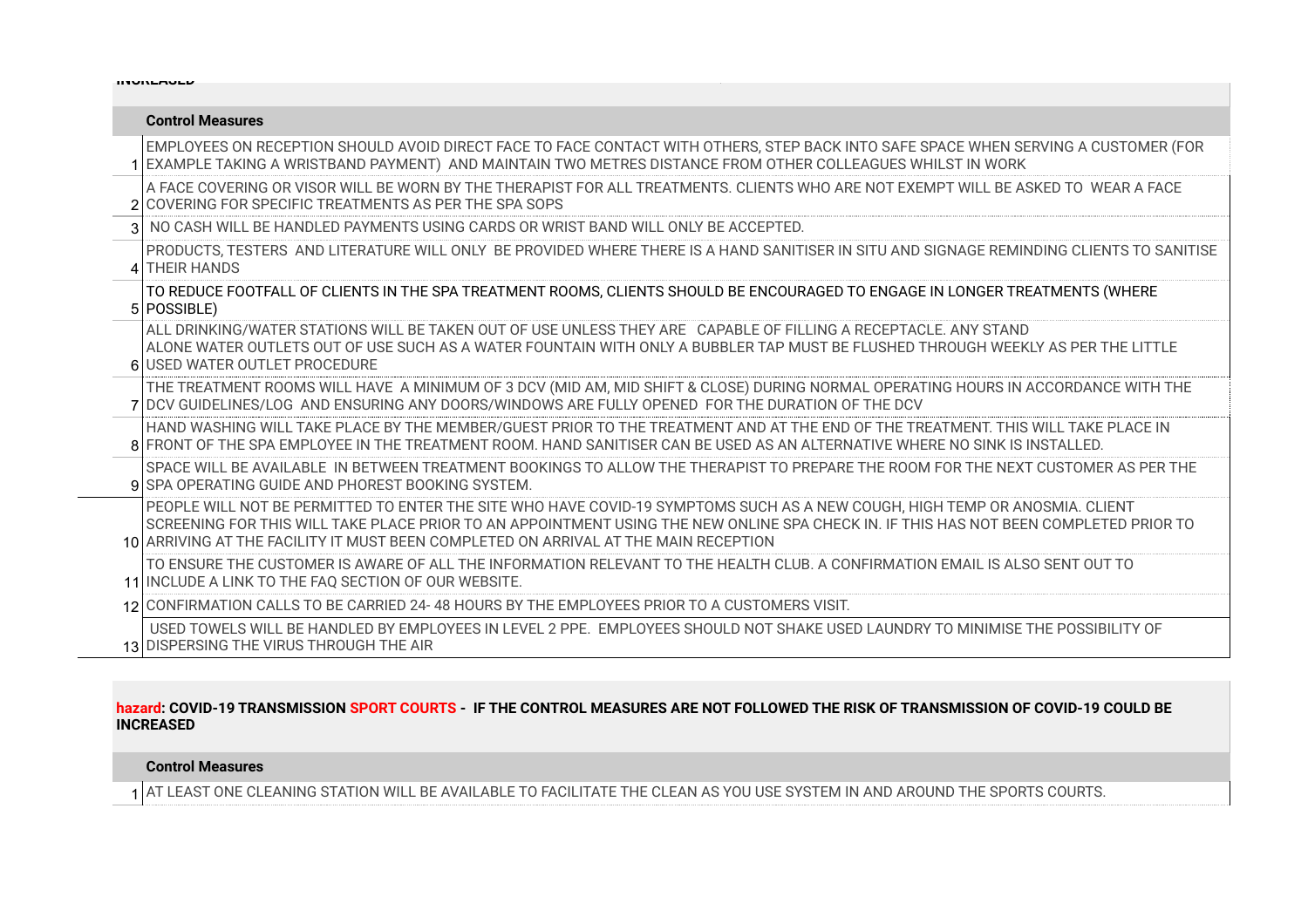2 LOCATIONS AROUND THE FACILITY. ENSURE THOSE ENTERING THE SPORTS COURTS MAINTAIN CLEAN HANDS, BY PROVIDING ADDITIONAL HAND SANITISER DISPENSERS AT KEY

3 LOANED OUT AGAIN. ANY LOANED EQUIPMENT WILL BE DISINFECTED AFTER USE, USING A VIRUCIDAL DISINFECTANT SANOSIL WHICH MEETS BS EN 14476 AND BEFORE BEING

4 USERS OF THE SPORTS COURTS WILL BE ENCOURAGED TO ARRIVE CHANGED TO AVOID CREATING EXTRA PRESSURE ON THE CHANGING AREAS.

5 ANY DOORS/WINDOWS ARE FULLY OPENED FOR THE DURATION OF THE DCV (EXCLUDING INTERNAL FIRE DOORS) THE COURT AREA WILL HAVE A MINIMUM OF 2 DCV DURING NORMAL OPERATING HOURS IN ACCORDANCE WITH THE DCV GUIDELINES/LOG AND ENSURING

6 PLEASE REFER TO A SEPARATE RISK ASSESSMENT FOR THESE FACILITIES

## **hazard: COVID-19 TRANSMISSION CRECHE FACILITIES - IF THE CONTROL MEASURES ARE NOT FOLLOWED THE RISK OF TRANSMISSION OF COVID-19 COULD BE INCREASED**

#### **Control Measures**

1 PLEASE REFER TO A SEPARATE RISK ASSESSMENT FOR THESE FACILITIES

**hazard: COVID-19 TRANSMISSION SOFT PLAY AREA/OUTDOOR PLAYGROUND IF THE CONTROL MEASURES ARE NOT FOLLOWED THE RISK OF TRANSMISSION OF COVID-19 COULD BE INCREASED**

#### **Control Measures**

1 THESE FACILITIES REMAIN CLOSED AT THE PRESENT TIME

**hazard: COVID-19 TRANSMISSION FIRST AID PROVISION IF THE CONTROL MEASURES ARE NOT FOLLOWED THE RISK OF TRANSMISSION OF COVID-19 COULD BE INCREASED**

#### **Control Measures**

1 A FIRST AID QUALIFIED EMPLOYEE WILL BE ON SITE AT ALL TIMES WHEN THE SITE IS OPERATIONAL

2 CASUALTY), THESE SHOULD TAKE PLACE USING A FACE SHIELD. LIFE PRESERVATION OVERRIDES THE RISK OF TRANSMISSION, RESCUERS SHOULD PLACE A CLOTH/TOWEL OVER THE VICTIMS MOUTH AND NOSE AND ATTEMPT COMPRESSION ONLY CPR AND EARLY DEFIBRILLATION. IF THE SITUATION REQUIRES RESCUE BREATHS (DROWNING OR PEDIATRIC

3 THIS EMPLOYEES SHOULD WEAR A FACE COVERING WHILST ADMINISTERING FIRST AID, UNLESS THE ACTION (I.E RESCUE BREATHS), PREVENTS YOU FROM DOING

**hazard: COVID-19 TRANSMISSION LAUNDRY IF THE CONTROL MEASURES ARE NOT FOLLOWED THE RISK OF TRANSMISSION OF COVID-19 COULD BE INCREASED**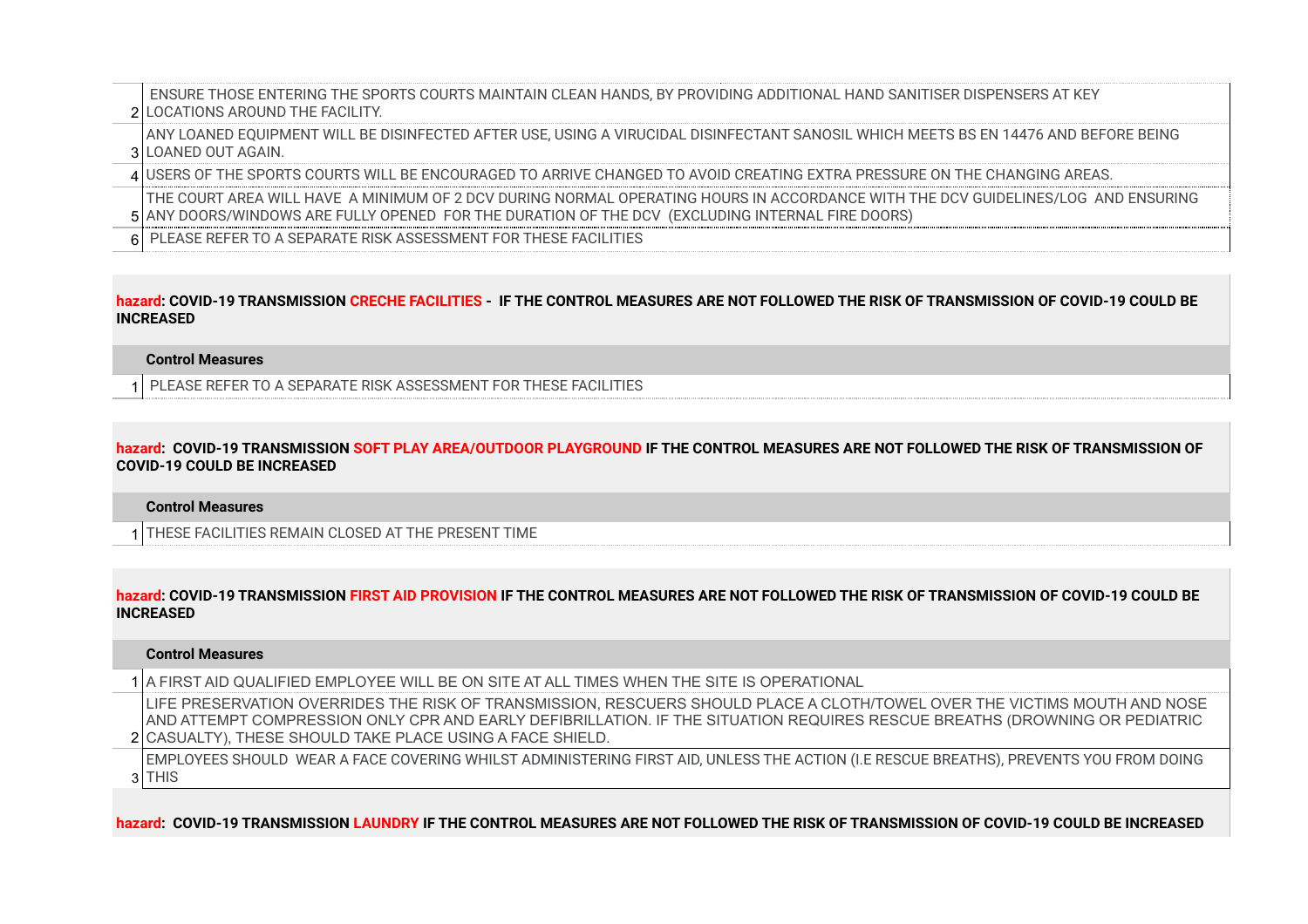| <b>Control Measures</b>                                                                                                                                                                                                                               |
|-------------------------------------------------------------------------------------------------------------------------------------------------------------------------------------------------------------------------------------------------------|
| USED LAUNDRY WILL BE HANDLED BY EMPLOYEES IN LEVEL 2 PPE ONLY. EMPLOYEES SHOULD NOT SHAKE USED LAUNDRY TO MINIMISE THE POSSIBILITY OF<br>1 IDISPERSING THE VIRUS THROUGH THE AIR                                                                      |
| 2 EQUIPMENT USED USED FOR TRANSPORTING LAUNDRY SHOULD BE DISINFECTED WITH SANOSIL VIRUCIDAL DISINFECTANT BEFORE AND AFTER USE.                                                                                                                        |
| FACILITIES USING EXTERNAL LAUNDRY CONTRACTORS SHOULD LIAISE WITH THEM TO ENSURE ITEMS ARE WASHED ON THE HOTTEST SETTING<br>3 POSSIBLE ABOVE 60c AND DRIED COMPLETELY OR WASHED IN A VIRUCIDAL DETERGENT WHICH MEETS BS EN 14476 AND DRIED COMPLETELY. |
| 4 A VIRUCIDAL DETERGENT (HALO) WHICH MEETS BS EN 14476 IS IN PLACE FOR ALL INTERNAL LAUNDRIES ALL ITEMS WILL BE WASHED USING THIS PRODUCT.                                                                                                            |
| LALL ITEMS WASHED IN THE INTERNAL LAUNDRY WILL BE WASHED AT A TEMPERATURE THAT INACTIVATES COVID-19 USING THE PRE SELECTED<br>5 PROGRAMME.                                                                                                            |
| THE LAUNDRY AREA WILL HAVE A MINIMUM OF 2 DCV DURING NORMAL OPERATING HOURS IN ACCORDANCE WITH THE DCV GUIDELINES/LOG AND ENSURING<br>6 ANY DOORS/WINDOWS ARE FULLY OPENED FOR THE DURATION OF THE DCV (EXCLUDING INTERNAL FIRE DOORS)                |

## **hazard: COVID-19 TRANSMISSION OTHER AREAS IF THE CONTROL MEASURES ARE NOT FOLLOWED THE RISK OF TRANSMISSION OF COVID-19 COULD BE INCREASED**

# **Control Measures**

1 VENDING MACHINES ETC WILL HAVE A MINIMUM OF 2 DEEP DURING CLEANS NORMAL OPERATING HOURS IN ACCORDANCE WITH THE DCV GUIDELINES/LOG

# **hazard: COVID-19 TRANSMISSION SUNBED ROOM IF THE CONTROL MEASURES ARE NOT FOLLOWED THE RISK OF TRANSMISSION OF COVID-19 COULD BE INCREASED.**

## **Control Measures**

1 BRAKES HARD SURFACE SANITISER AND PAPER TOWEL WILL BE AVAILABLE TO FACILITATE "CLEAN AS YOU USE SYSTEM"

2 DOORS ARE FULLY OPENED FOR THE DURATION OF THE DCV (EXCLUDING INTERNAL FIRE DOORS) THE AREA WILL HAVE A MINIMUM OF 2 DCV DURING NORMAL OPERATING HOURS IN ACCORDANCE WITH THE DCV GUIDELINES/LOG AND ENSURING ANY

## **hazard: : COVID-19 TRANSMISSION SPEED FLEX STUDIO IF THE CONTROL MEASURES ARE NOT FOLLOWED THE RISK OF TRANSMISSION OF COVID-19 COULD BE INCREASED**

# **Control Measures**

2 PROMPTED BY THE INSTRUCTOR AT THE START/END OF THE CLASSA CLEANING STATION WILL BE AVAILABLE TO FACILITATE THE CLEAN AS YOU USE SYSTEM AND THE CLEANING OF EQUIPMENT BY PARTICIPANTS WILL